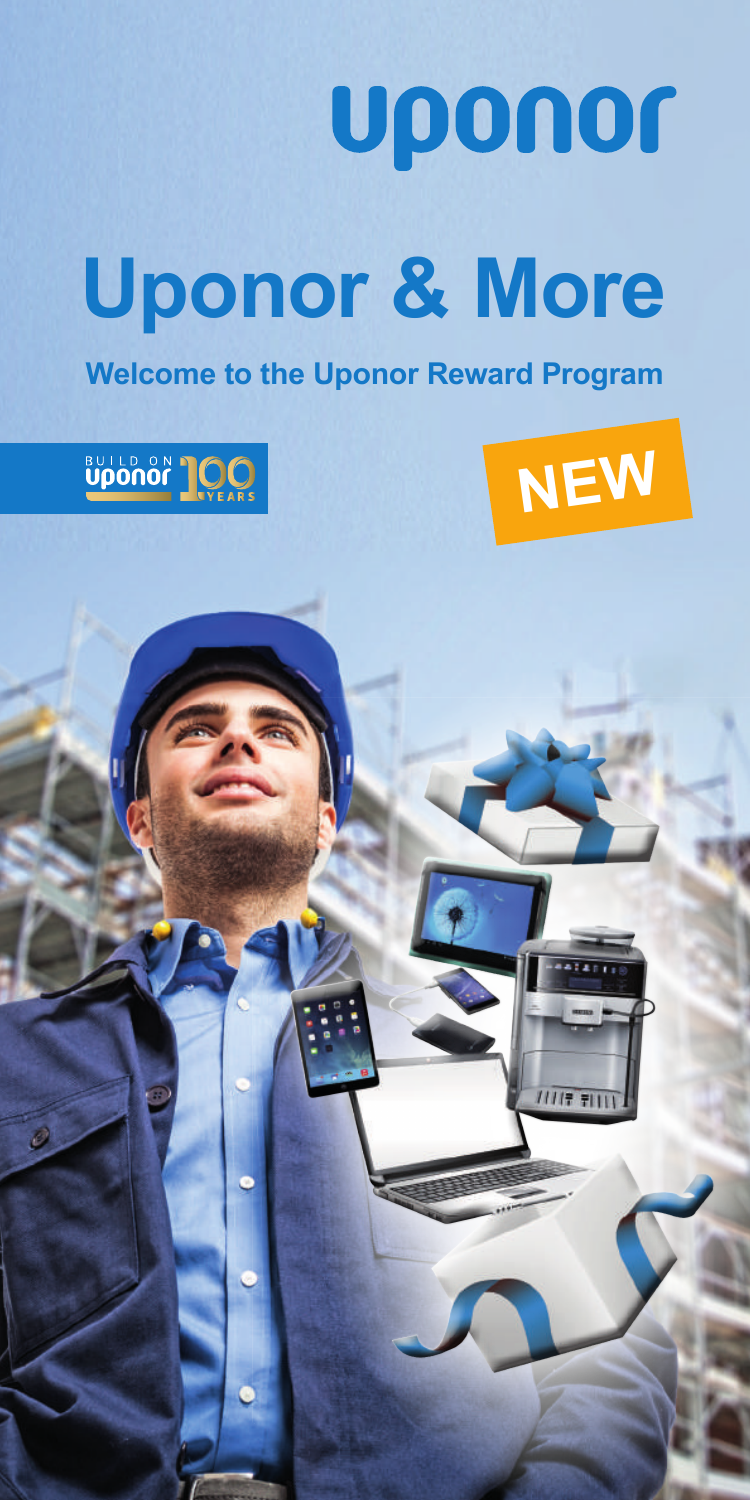## **Exclusively for Uponor installers – collect uPoints and get rewarded!**

You have put your trust in us and our products. Now we would like to thank you – with our new reward program Uponor & More.

Collect uPoints when buying Uponor products and exchange them for rewards from an extensive selection of specially chosen gifts.



## **It's so easy: www.uponor-more.com**



#### **1. Register**

 Register to join the program and enjoy the many advantages of Uponor & More!

#### **2. Collect uPoints**

 uPoints are available in many key Uponor products. Just enter the unique code in the Uponor & More portal at www.uponor-more.com and fill up your uPoint account. You can also scan the code with the Uponor & More App, available in all smartphone stores.



#### **3. Choose rewards**

 Now for the best part of the Uponor & More program. Once you have collected enough uPoints, simply exchange them for fantastic rewards! Enjoy!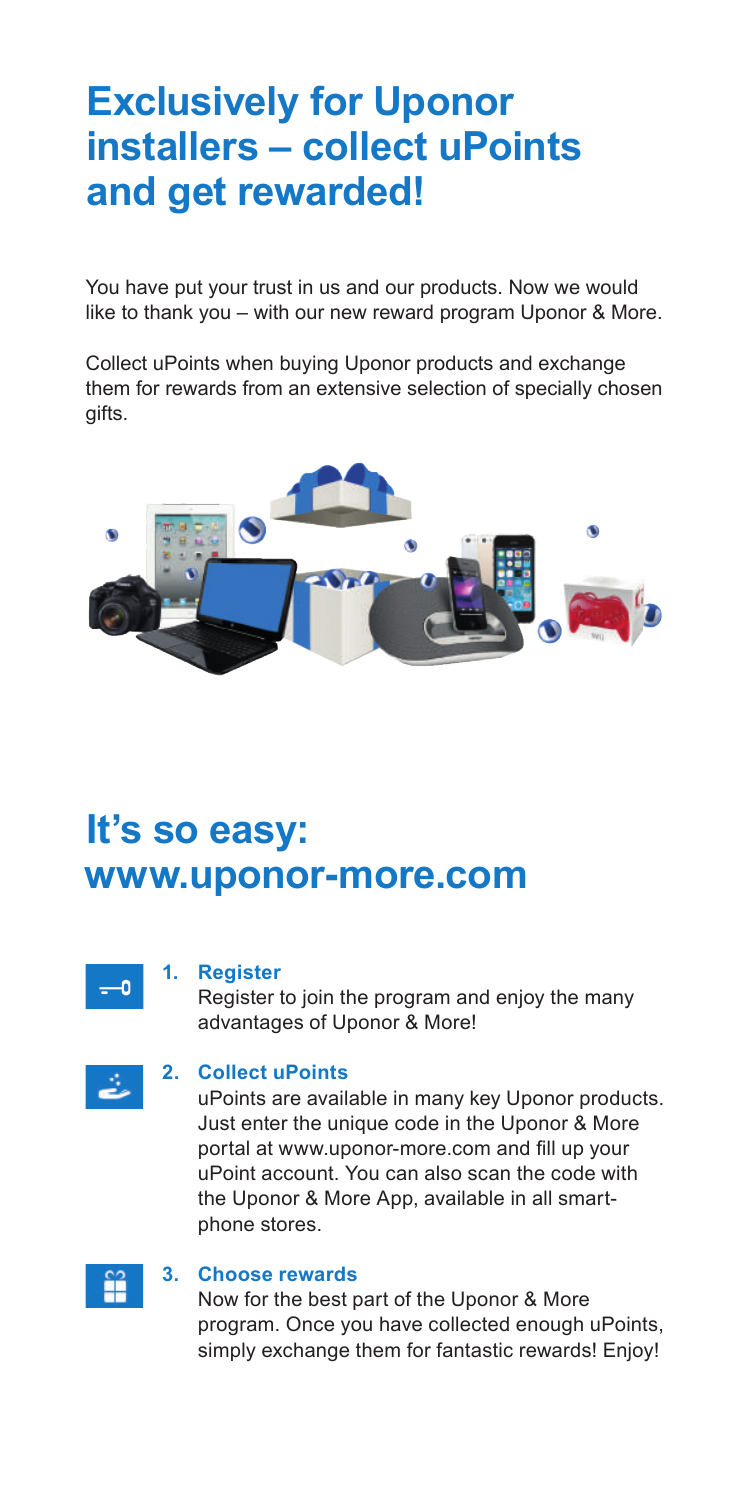## **Please find your uPoint code now on the box label**

At Uponor the approach of sustainable future is always in our minds. We think that even small steps can make a big difference towards green environment. In order to reduce the amount of prints, now for many of our products you can find uPoint code directly on the box labels.

Further, having the uPoint codes on the label makes life for our customers easier: no need to search for the vouchers within the packages any more. Just get your uPoints right when receiving our products.

To get the uPoints into your account you still will have both options: Easily scan the QR code with the Uponor PRO App or type the alphanumeric code manually into the App or website.



**1** *Download Uponor PRO App*



**2**

*Sign-in under "Uponor & More" in the Uponor PRO App and chose "Redeem vouchers – scan QR code"* 



**3** *Put the label in front of de smartphone – the code will be scanned automatically*



**4** *The label can also be easily removed from the package to scan or insert the code once you are back in the office*